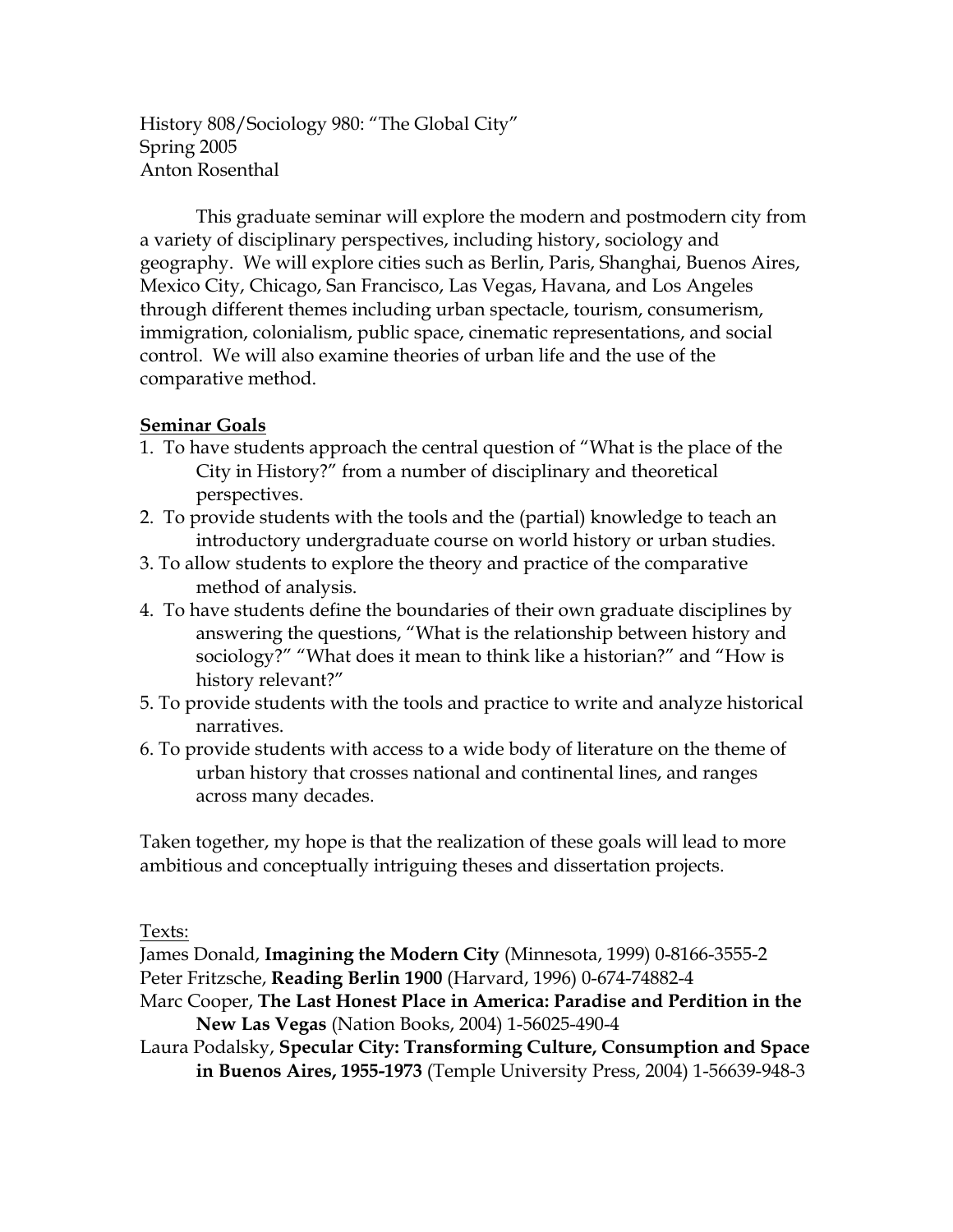- Rosalie Schwartz, **Pleasure Island: Tourism and Temptation in Cuba** (University of Nebraska Press, 1997) 0803292651
- Janet MacGaffey and Rémy Bazenguissa-Ganga, **Congo-Paris: Transnational Traders on the Margins of the Law** (Indiana University Press, 2000) 0- 85255-260-2
- Anthony Lee, **Picturing Chinatown** (University of California Press, 2001) 0-520- 22592-9 (you should consider obtaining a used copy from Powells, Abe Books or other outlet)

# **Unit Readings and Written Assignments**

Introduction

January 20—Comparative and Interdisciplinary Perspectives on the City; What is a Global City?

Videos: "Bread and Roses"

 Recommended Reading: Saskia Sassen, **Globalization and Its Discontents** (The New Press, 1998), xix-xxxvi or Saskia Sassen, "A Global City" in Charles Madigan, **Global Chicago** (University of Illinois, 2004), 14-34.

Reading and Touring the Modern and Postmodern Cities

Writing Assignment, due February 10

**Travel Account Essay.** Select a travel account of one or two 19<sup>th</sup> or early 20<sup>th</sup> century cities (see attached list). Write a 5-page essay that outlines the perspective of the author, the types of activities that the account describes, and reveals the physical, social and cultural landscape of the city or cities. Explore the mental universe of the author—what are his/her attitudes toward the city's residents? What are the social and cultural conflicts highlighted in the narrative? What is the "strangeness factor" for both the author and the present-day reader?

- January 27--Read: James Donald, **Imagining the Modern City**, pages 1-61, 121- 145; Peter Fritzsche, **Reading Berlin 1900**, 1-86. Video: "Berlin, Symphony of a Great City"
- February 3--Read: Marc Cooper, **The Last Honest Place in America: Paradise and Perdition in the New Las Vegas** 1-38, 67-114, 133-147, 197-207; Ricardo Salvatore, "North American Travel Narratives and the Ordering/Othering of South America (c. 1810-1860)" **Journal of Historical Sociology**, March 1996, 85-110; Sam Wineburg, "Historical Thinking and Other Unnatural Acts" in **Historical Thinking,** 3-27**.**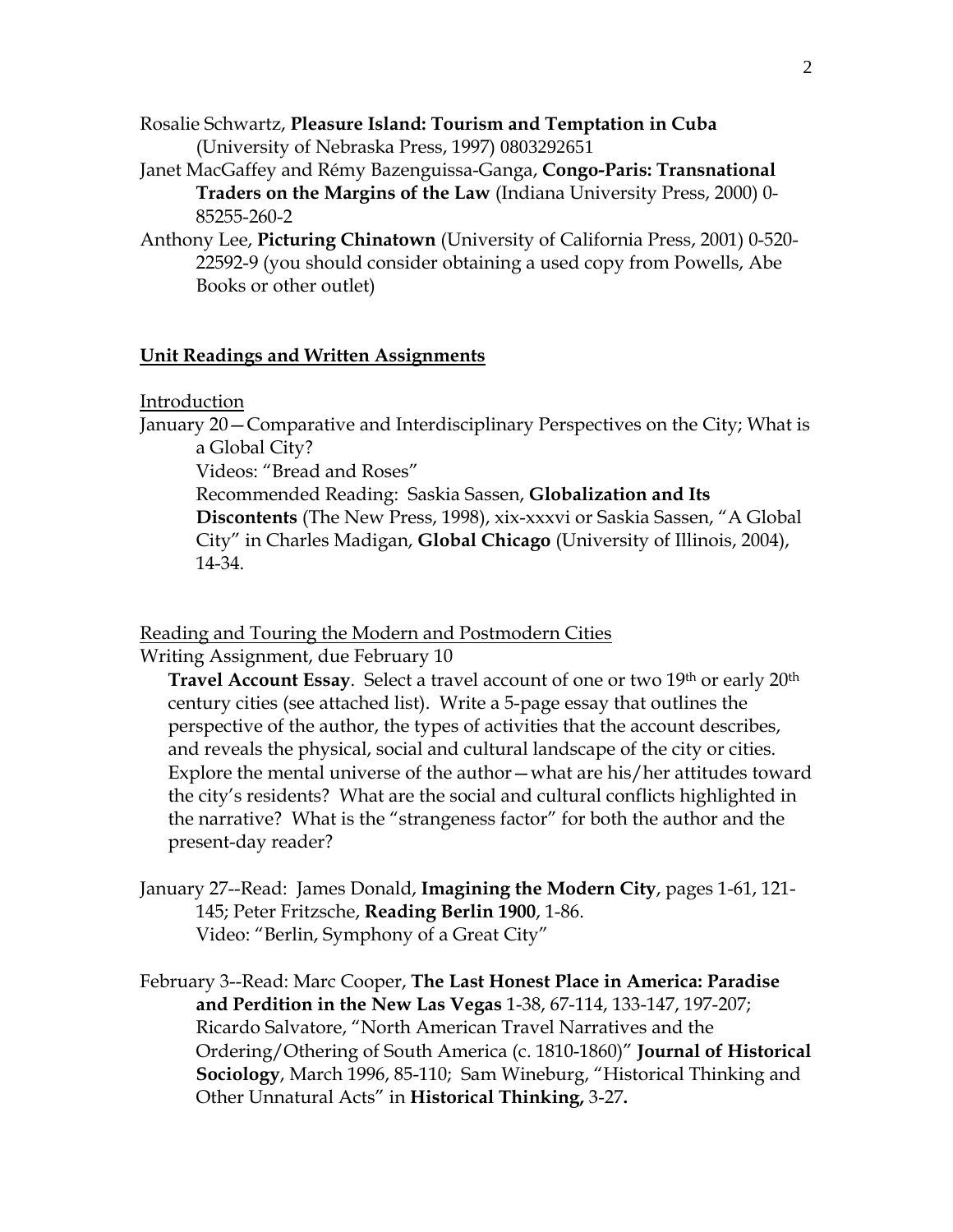<http://www.vegasfreedom.com/do/index.jsp> <http://www.luxor.com/index-flash.php3>

February 10—Presentations of Travel Account Essays Video: "South American Journey"

## The Spectacle City and Public Space

Writing Assignment, due March 3.

**Journal Article Review Essay.** Select four articles from scholarly journals on the themes of urban spectacle, public space, cityscapes and consumer culture in the city and write a 6-page essay that compares the articles. Useful journals include the **Journal of Urban History, International Journal of Urban and Regional Research, Journal of Historical Sociology, Urban History** and **Comparative Studies in Society and History.** Briefly summarize the authors' main arguments, describe their methodology and sources and assess the contributions that they make to understanding the urban processes under review. Which author makes the most compelling case and why? What directions should future research follow on this topic?

February 17: Read—Laura Podalsky, **Specular City: Transforming Culture, Consumption and Space in Buenos Aires, 1955-1973**, 1-47, 118-147**;** Anne Rubenstein, "Raised Voices in the Cine Montecarlo: Sex Education, Mass Media, and Oppositional Politics in Mexico," **Journal of Family History**, 23:3, July 1998, 312-323. Video: "Nine Queens"

February 24: Read—Saskia Sassen and Frank Roost, "The City: Strategic Site for the Global Entertainment Industry," in Dennis Judd and Susan Fainstein, **The Tourist City** (Yale, 1999), 143-154; Vanessa Schwartz, "Introduction" and "Public Visits to the Morgue" in **Spectacular Realities: Early Mass Culture in Fin-de-Siecle Paris**, 1-12, 45-88; Sharon Zukin, "From Woolworth's to Wal-Mart" in **Point of Purchase: How Shopping Changed American Culture** (Routledge, 2004), 63-88; Marta E. Savigliano, "Whiny Ruffians and Rebellious Broads: Tango as a Spectacle of Eroticized Social Tension," **Theatre Journal**, 47, 1995, 83-104.

March 3: Presentation of journal article review essays.

Streetlife in the Global City

Writing Assignment, due March 31 (just after Spring Break) **Voices of the Street**. Write a 5-page paper that details the daily life of a particular person or a type of urban resident, in one city, no later than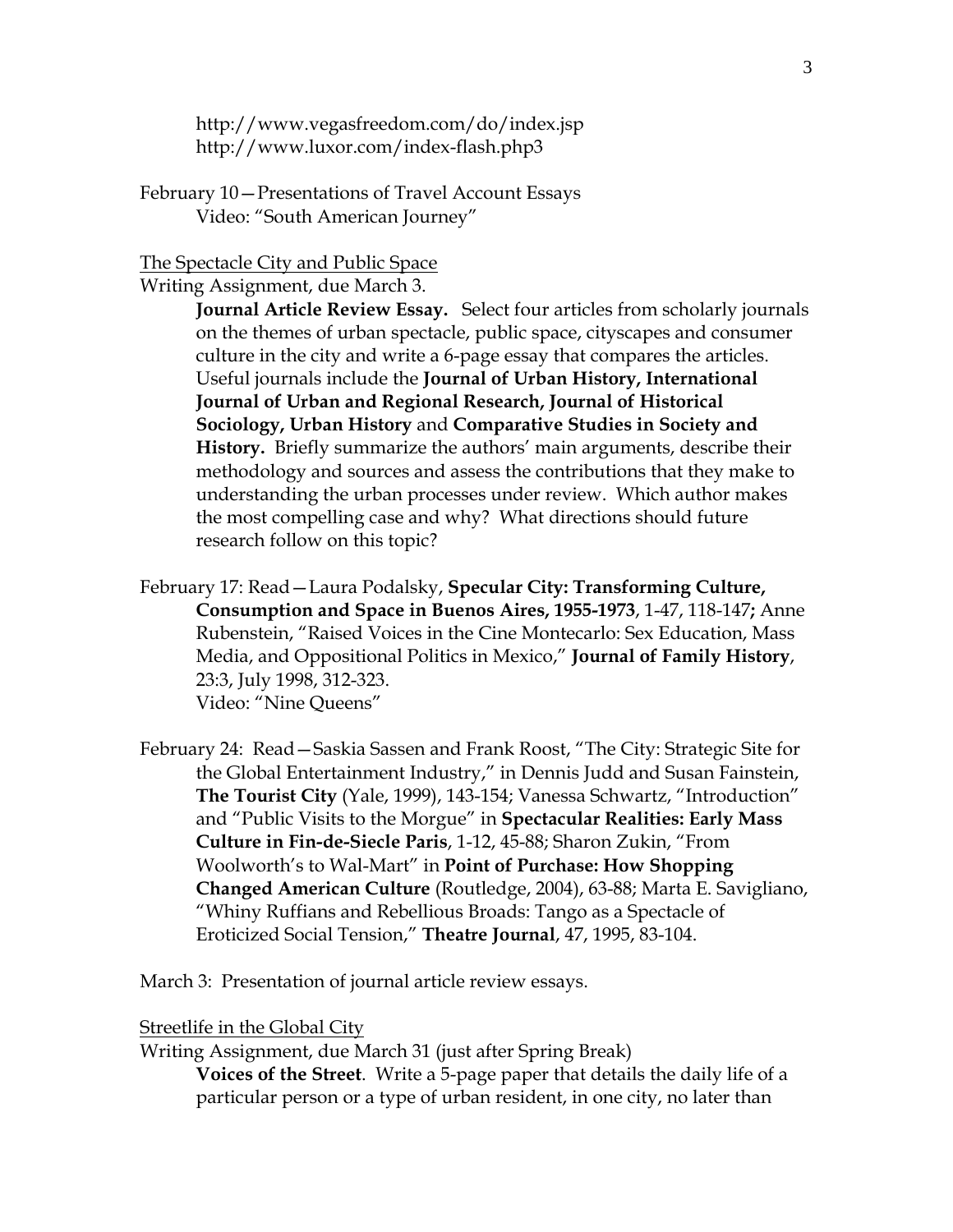1960. Subjects might include a streetcar conductor, street vendor, policeman, marketwoman, or public utility manager. Consult primary documents such as newspapers, government commission reports, memoirs, photographs, feature or documentary films, fiction, etc. in addition to any secondary interpretive materials. What does revealing the contours of daily life contribute to our understanding of the city? How does the relationship between ordinary people and urban public space impact the exercise of democracy?

- March 10: Read—Margaret Crawford, "Blurring the Boundaries: Public Space and Private Life," in John Chase et al, **Everyday Urbanism** (Monacelli Press, 1999), 22-35; Andrew Brown-May, "A Charitable Indulgence: Street Stalls and the Transformation of Public Space in Melbourne, c. 1850-1920, **Urban History**, 23: 1, May 1996, 48-71; Beatriz Sarlo, "Modernity and Cultural Mixture: The Case of Buenos Aires" in John King, Ana Lopez and Manuel Alvarado, **Mediating Two Worlds** (BFI, 1993) 164-174. Video: "In the Street"
- March 17: Read—Ros Posel, "*Amahashi*: Durban's Rickshaw Pullers" in Paul Maylam and Ian Edwards, **The People's City: African Life in Twentieth-Century Durban** (University of Natal Press, 1996)**,** 202-221; Susie S. Porter, "'And That It is Custom Makes It Law': Class Conflict and Gender Ideology in the Public Sphere, Mexico City, 1880-1910," **Social Science History**, 24:1, Spring 2000, 111-148 (direct access through library website); David William Foster, "Tango and Urban Sexual Regulation" in **Buenos Aires: Perspectives on the City and Cultural Production** (University Presses of Florida, 1996), 53-82.

Video: "Zoot Suit Riots" or "La Reina del Barrio"

March 24: Spring Break

#### Disciplines and Methods in Urban Studies

Writing Assignment due April 14.

Identify an **urban process** or a **problem** shared by a U.S. city and a non-U.S. city at some point in the past. Read six to eight sources on the topic (these could range from scholarly articles and books to government reports, participant accounts, or photographs). Approach the issue first as a historian and then as a sociologist. Map out the parallels and differences in theory and methods employed by these two disciplines. Then analyze the sources and ascertain the types of likely conclusions based upon these. The paper should be no longer than 6 pages.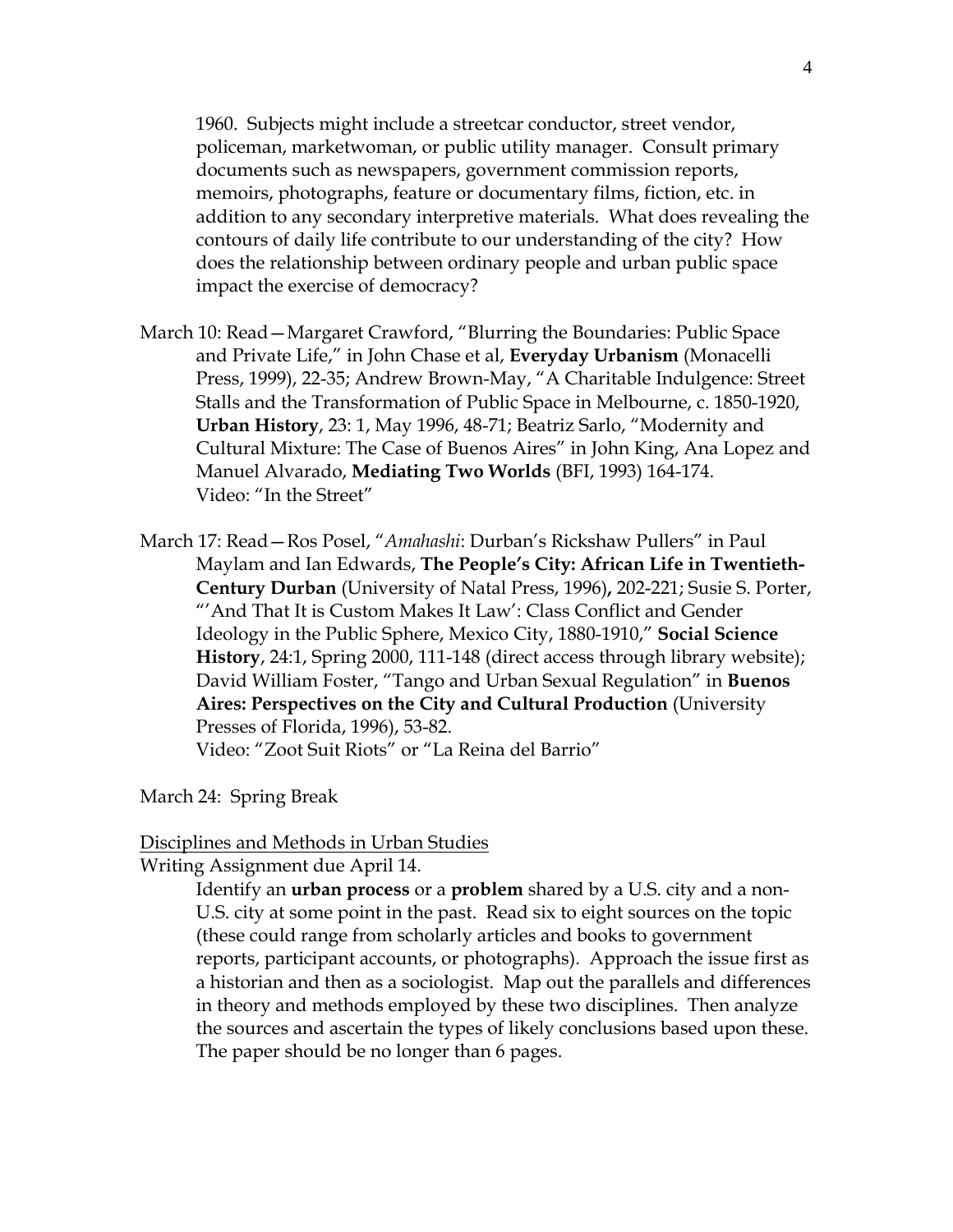- March 31: Read--Peter Baldwin, "Comparing and Generalizing: Why All History is Comparative, Yet No History is Sociology" in Deborah N. Cohen and Maura O'Connor, **Comparison and History** (Routledge, 2004), 1-22; Andrew Abbott, "History and Sociology: The Lost Synthesis" in Eric Monkkonen, editor, **Engaging the Past: The Uses of History Across the Social Sciences** (Duke, 1994), 76-112; Jeffrey Wasserstrom, "Postmodern L.A. and Old Shanghai," **Contention**, 5:3, Spring 1996, 70-90. Video: Bus 174
- April 7: Read—Joachim Schlor, "Contradictory Reports from Night in the Big City" and "A Beginning: Big City Nights around 1840" in **Nights in the Big City: Paris, Berlin, London 1840-1930** (Reaktion Books, 1998) 9-56; Paul Chevigny, **Edge of the Knife: Police Violence in the Americas** (The New Press, 1995) 5-58, 181-202 and 249-273.

### **The Visual City**

Writing Assignment due April 28.

**Street Photography**. Write a 5-6 page paper that analyzes between six and ten photographs or postcards (published before 1950) which depict the streets of two particular cities. In general, how do these photographs represent the cities? What do these documents reveal about the relationship between social class and urban space? How do the two locales compare in terms of urban landscape and the life of the street? What other themes can you decipher within their frames? What is left out of the frame?

- April 14: Read-- Graham Clarke, **The Photograph** (Oxford, 1997), 75-100; Howard Woody, "International Postcards: Their History, Production and Distribution (Circa 1895 to 1915)" in C.M Geary and V. Webb, **Delivering Views: Distant Cultures in Early Postcards** (Smithsonian, 1998) 13-45. Catherine Preston and Anton Rosenthal, "Correo Mítico: The Construction of a Civic Image in the Postcards of Montevideo, Uruguay, 1900-1930," **Studies in Latin American Popular Culture**, volume 15, 1996, 231-259
- April 21: Read-- Anthony Lee, **Picturing Chinatown,** 1-58, 101-147; Helen Liggett, "Streets" in **Urban Encounters** (University of Minnesota, 2003), 117-158; Pedro Mayer, "Street Photography" (handout)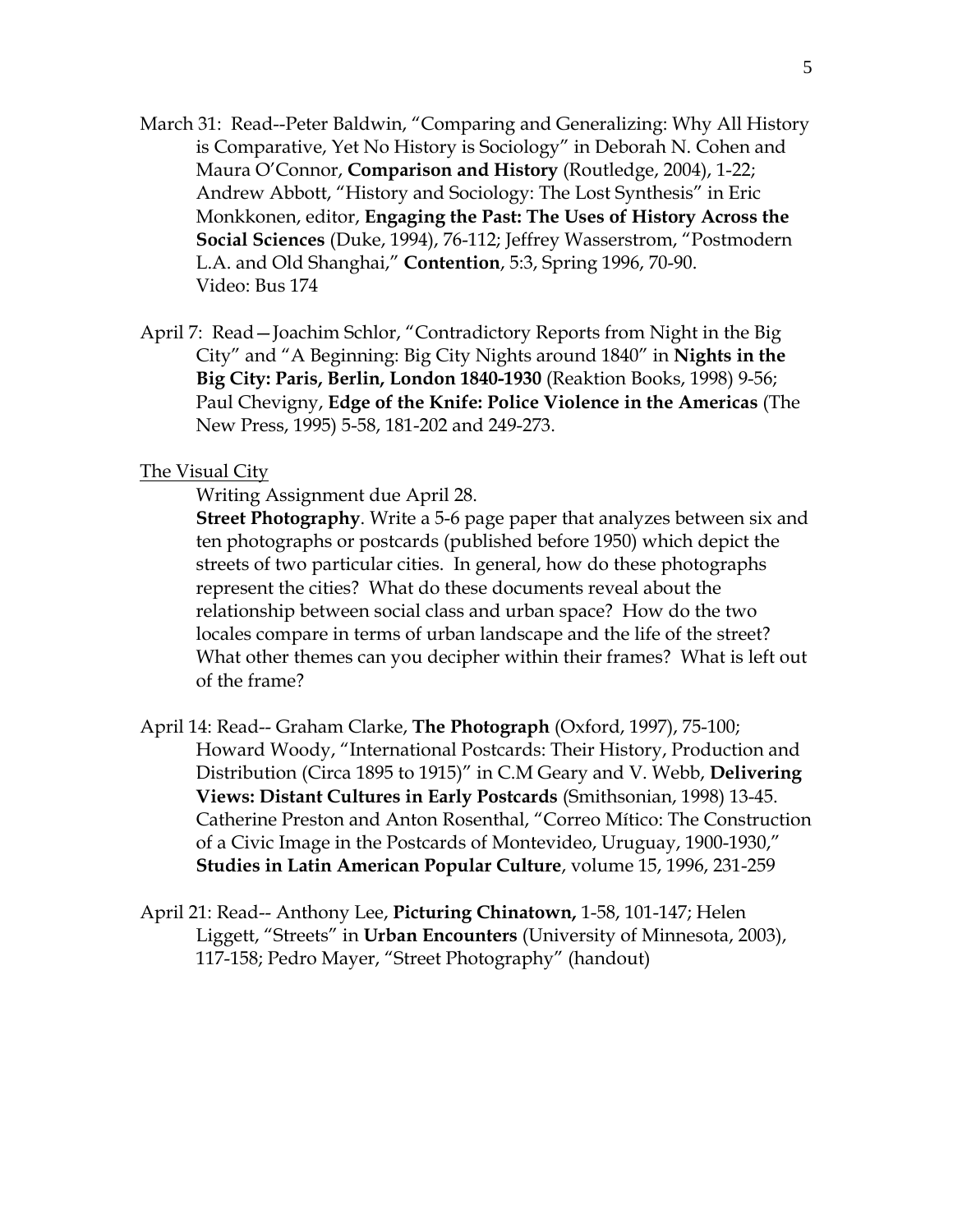Flows in the Postmodern City: Tourists, Traders and Immigrants Writing Assignment: **Teaching Unit,** due May 16.

> You have been invited to teach an undergraduate course on world history or an introduction to urban studies. Prepare a unit of this class that covers an important topic. The unit should comprise two or three weeks of course time. Prepare the following: 1) A session-by-session general outline of the unit that lays out the topics for lecture and discussion, including assigned readings, visual materials and any other data that will be shared, and places the unit in the context of the entire semester; 2) a detailed 50-minute lecture on one part of the unit (no more than 5 doublespaced pages).

- April 28: Reading—Kathleen M. Adams, "Global Cities, Terror and Tourism: The Ambivalent Allure of the Urban Jungle" in Ryan Bishop et al, **Postcolonial Urbanism: Southeast Asian Cities and Global Processes**, 37-59; Susan Fainstein and David Gladstone, "Evaluating Urban Tourism" in D. Judd and S. Fainstein, eds, **The Tourist City**, 21-34; Rosalie Schwartz, **Pleasure Island: Tourism and Temptation in Cuba**, 39-146; Grant Wiggins and Jay McTighe, "What is a Matter of Understanding?" in **Understanding by Design**, 20-37. Video: "100% Arabica"
- May 5: Reading-- Janet MacGaffey and Rémy Bazenguissa-Ganga, **Congo-Paris**, 1-106; Victor Valle and Rodolfo Torres, "Mexican Cuisine: Food as Culture" in **Latino Metropolis** (University of Minnesota, 2000) 67-99. Video: "Taxi Dreams"
- May 12: Presentations of Teaching Unit

#### **Grading:**

| <b>Travel Account Essay</b>     | 10 percent |
|---------------------------------|------------|
| Journal Article Review          | 15 percent |
| Voices of the Street Essay      | 15 percent |
| Comparative Urban Issue Essay   | 15 percent |
| <b>Street Photography Essay</b> | 15 percent |
| <b>Teaching Unit</b>            | 15 percent |
| <b>Class Participation</b>      | 15 percent |

Each student is expected to come prepared to each class session. This requires completing the assigned readings and offering synopses of their main arguments and contributions, as well as critiques of their approaches.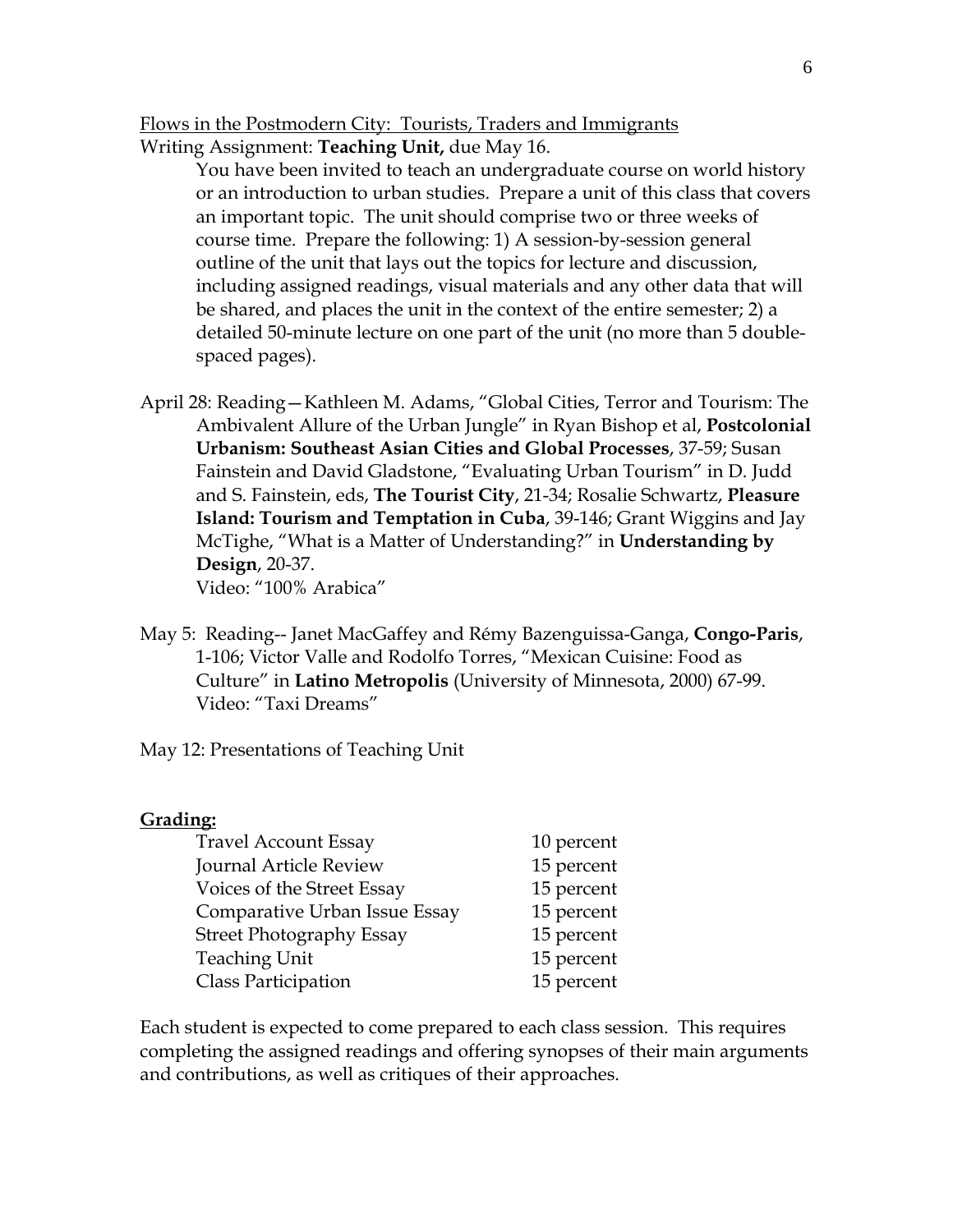## **Travel Account Essay Selection List**

Read two or more chapters from **one** of the following books about one or two major cities.

Robert J. Casey, **Baghdad and Points East** (New York: J.H. Sears and Co., 1928) E. Alexander Powell, **By Camel and Car to the Peacock Throne** (New York: Century Co., 1923) on Tehran, Baghdad E. Alexander Powell, **In Barbary** (New York: The Century Company, 1926) on Algiers, Tunis, Fez, Marrakesh Wyndam Lewis, **Filibusterers in Barbary** (London: Grayson and Grayson, 1932) on Casablanca Peter Mayne, **The Alleys of Marrakesh** (London: John Murray Publishers, 1953) Rom Landau, **Invitation to Morocco** (London: Faber and Faber, 1950) on Fez, Tangier, Rabat, Marrakesh Douglas Sladen, **Oriental Cairo** (London: Hurst and Blackett, 1911) Evelyn Waugh, **Waugh in Abyssinia** (London: Longmans, Green and Co., 1936) on Addis Ababa Negley Farson, **Behind God's Back** (Rahway, NJ: Quinn and Boden, 1941) on Accra, Dar Es Salaam, Durban, Nairobi Walter B. Harris, **East for Pleasure** (London: Edward Arnold, 1929) on Bangkok, Phnom Penh Christopher Rand, **Hongkong: The Island Between** (New York: Alfred A. Knopf, 1952) G.E. Miller, **Shanghai, The Paradise of Adventurers** (New York: Orsay, 1937) Reginald J. Farrer, **The Garden of Asia: Impressions from Japan** (London: Methuen, 1904) on Tokyo Harry Hervey, **King Cobra: An Autobiography of Travel in French Indo-China** (New York: Cosmopolitan, 1929) Robert Forrest Wilson, **Paris on Parade** (Indianapolis: Bobbs-Merrill, 1924) Mortimer and Dorothy Menpes, **Paris** (London: Adam and Charles Black, 1909) John Hay, **Castilian Days** (Boston: Houghton Mifflin, 1907) on Madrid Winifred Gordon, **A Woman in the Balkans** (London: Thomas Nelson and Sons, 1918) on Bucharest Henry Albert Phillips, **Meet the Germans** (Philadelphia: J.B. Lippincott, 1929) on Berlin and Munich Joseph Hergesheimer, **Berlin** (New York: Alfred A. Knopf, 1932) on Munich, Vienna, Berlin Joseph Hergesheimer, **San Cristóbal de la Habana** (New York: Alfred A. Knopf, 1927) Hugh Gibson, **Rio** (Garden City, NY: Doubleday, Doran and Co., 1937)